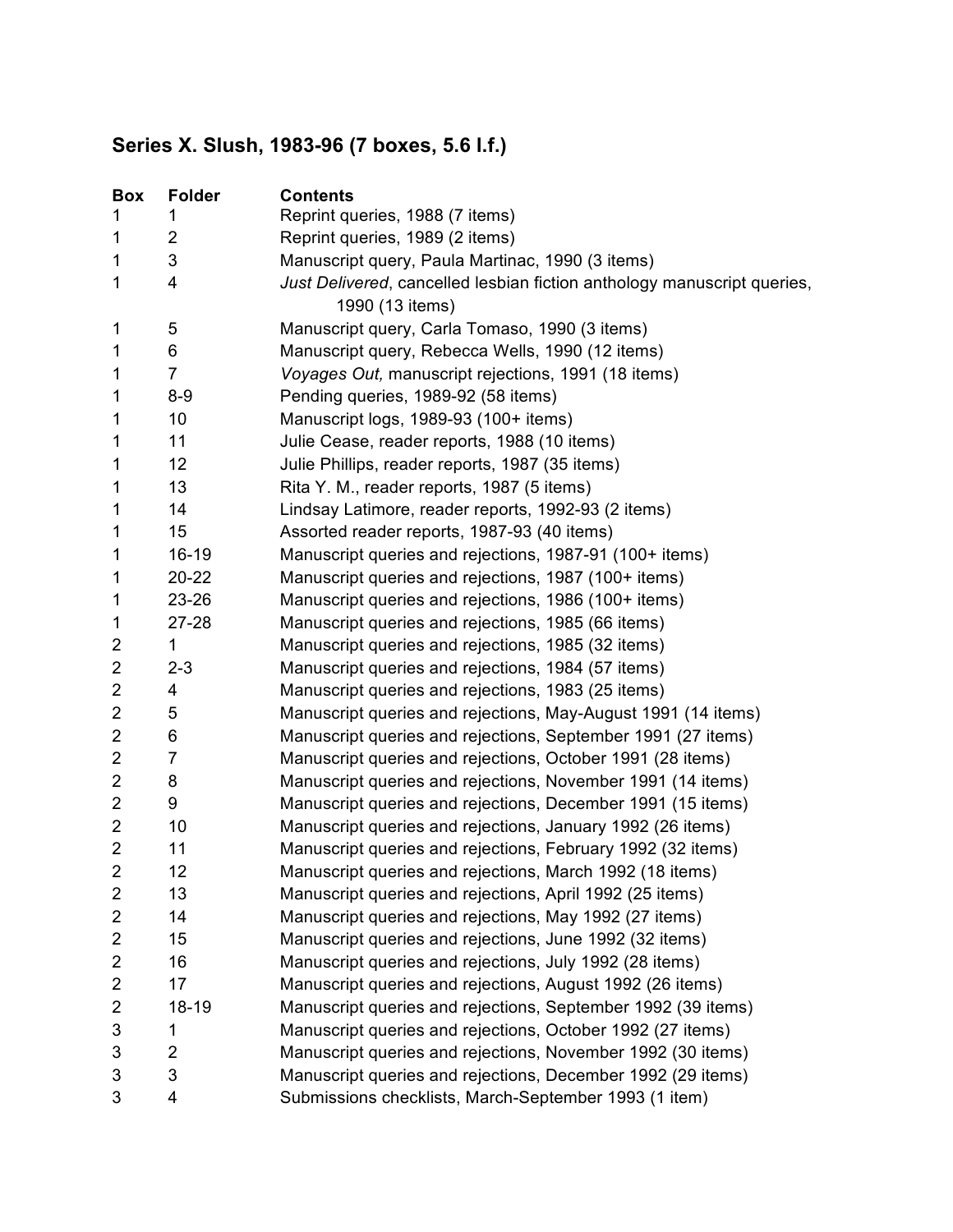| 3          | 5              | Manuscript queries and rejections, January 1993 (39 items)   |
|------------|----------------|--------------------------------------------------------------|
| 3          | 6              | Manuscript queries and rejections, February 1993 (22 items)  |
| 3          | $7 - 8$        | Manuscript queries and rejections, March 1993 (55 items)     |
| 3          | 9              | Manuscript queries and rejections, April 1993 (31 items)     |
| 3          | 10             | Manuscript queries and rejections, May 1993 (26 items)       |
| $\sqrt{3}$ | $11 - 12$      | Manuscript queries and rejections, June 1993 (35 items)      |
| 3          | $13 - 14$      | Manuscript queries and rejections, July 1993 (32 items)      |
| 3          | 15             | Manuscript queries and rejections, August 1993 (30 items)    |
| 3          | 16             | Manuscript queries and rejections, September 1993 (24 items) |
| $\sqrt{3}$ | 17             | Manuscript queries and rejections, October 1993 (32 items)   |
| 3          | 18             | Manuscript queries and rejections, November 1993 (23 items)  |
| $\sqrt{3}$ | 19             | Manuscript queries and rejections, December 1993 (26 items)  |
| 3          | $20 - 21$      | Manuscript queries and rejections, January 1994 (44 items)   |
| 4          | $1 - 2$        | Manuscript queries and rejections, February 1994 (25 items)  |
| 4          | $3 - 4$        | Manuscript queries and rejections, March 1994 (51 items)     |
| 4          | $5-6$          | Manuscript queries and rejections, April 1994 (45 items)     |
| 4          | $7 - 8$        | Manuscript queries and rejections, May 1994 (45 items)       |
| 4          | $9 - 10$       | Manuscript queries and rejections, June 1994 (44 items)      |
| 4          | 11             | Manuscript queries and rejections, July 1994 (27 items)      |
| 4          | $12 - 13$      | Manuscript queries and rejections, August 1994 (62 items)    |
| 4          | 14             | Manuscript queries and rejections, September 1994 (44 items) |
| 4          | 15             | Manuscript queries and rejections, October 1994 (20 items)   |
| 4          | 16             | Manuscript queries and rejections, November 1994 (36 items)  |
| 4          | 17             | Manuscript queries and rejections, December 1994 (23 items)  |
| 4          | 18             | Manuscript queries and rejections, January 1995 (18 items)   |
| 4          | 19             | Manuscript queries and rejections, February 1995 (27 items)  |
| 4          | $20 - 21$      | Manuscript queries and rejections, March 1995 (47 items)     |
| 5          | 1              | Manuscript queries and rejections, March 1995 (30 items)     |
| 5          | $\overline{c}$ | Manuscript queries and rejections, April 1995 (23 items)     |
| 5          | 3              | Manuscript queries and rejections, May 1995 (33 items)       |
| 5          | 4              | Manuscript queries and rejections, June 1995 (28 items)      |
| 5          | 5              | Manuscript queries and rejections, July 1995 (24 items)      |
| 5          | 6              | Manuscript queries and rejections, August 1995 (25 items)    |
| 5          | 7              | Manuscript queries and rejections, September 1995 (22 items) |
| 5          | 8              | Manuscript queries and rejections, October 1995 (26 items)   |
| 5          | 9              | Manuscript queries and rejections, November 1995 (24 items)  |
| 5          | 10             | Manuscript queries and rejections, December 1995 (27 items)  |
| 5          | 11             | Manuscript queries and rejections, January 1996 (21 items)   |
| 5          | 12             | Manuscript queries and rejections, February 1996 (26 items)  |
| 5          | 13             | Manuscript queries and rejections, March 1996 (33 items)     |
| 5          | 14             | Manuscript queries and rejections, April 1996 (16 items)     |
| 5          | 15             | Manuscript queries and rejections, May 1996 (18 items)       |
| 5          | 16             | Manuscript queries and rejections, June 1996 (35 items)      |
| 5          | $17 - 18$      | Manuscript queries and rejections, July 1996 (36 items)      |